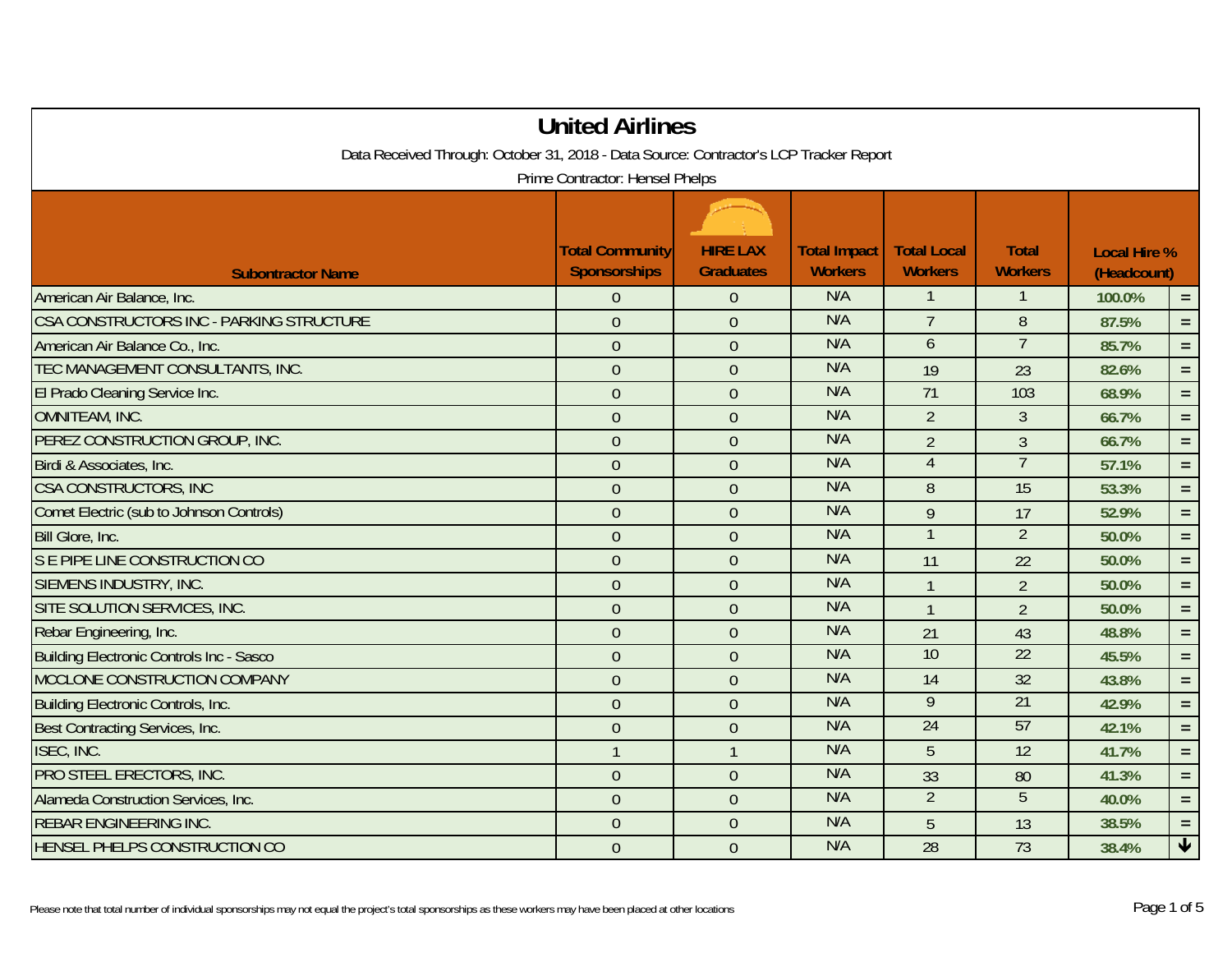| <b>United Airlines</b><br>Data Received Through: October 31, 2018 - Data Source: Contractor's LCP Tracker Report<br>Prime Contractor: Hensel Phelps |                |                |     |                |                 |                   |                 |  |
|-----------------------------------------------------------------------------------------------------------------------------------------------------|----------------|----------------|-----|----------------|-----------------|-------------------|-----------------|--|
|                                                                                                                                                     |                |                |     |                |                 |                   |                 |  |
| <b>NEVELL GROUP INC</b>                                                                                                                             | $\overline{0}$ | $\overline{0}$ | N/A | 23             | 60              | 38.3%<br>$\equiv$ |                 |  |
| <b>MURRAY COMPANY</b>                                                                                                                               | $\mathbf{0}$   | $\overline{0}$ | N/A | 13             | 34              | 38.2%             | $\equiv$        |  |
| ENVIRONMENTAL CONTRUCTION GROUP (ECG)                                                                                                               | $\overline{0}$ | $\overline{0}$ | N/A | 66             | 173             | 38.2%             | $=$             |  |
| SERVICE WEST, INC.                                                                                                                                  | $\overline{0}$ | $\overline{0}$ | N/A | 14             | 37              | 37.8%             | $\equiv$        |  |
| <b>SASCO</b>                                                                                                                                        | $\overline{2}$ | $\overline{0}$ | N/A | 67             | 180             | 37.2%             | $\uparrow$      |  |
| MORROW-MEADOWS CORPORATION                                                                                                                          | $\overline{0}$ | $\overline{0}$ | N/A | 11             | 30              | 36.7%             | $\equiv$        |  |
| COSCO FIRE PROTECTION, INC.                                                                                                                         | $\mathbf{0}$   | $\overline{0}$ | N/A | $8\,$          | 22              | 36.4%             | $\equiv$        |  |
| WEISS SHEET METAL COMPANY DBA METCOE SKYLIGHT SPECIALTIES                                                                                           | $\overline{0}$ | $\overline{0}$ | N/A | $\overline{4}$ | 11              | 36.4%             | $\equiv$        |  |
| Comet Electric, Inc.                                                                                                                                | $\overline{0}$ | $\overline{0}$ | N/A | 9              | 25              | 36.0%             | $\equiv$        |  |
| <b>PSOMAS</b>                                                                                                                                       | $\overline{0}$ | $\overline{0}$ | N/A | $\overline{5}$ | 14              | 35.7%             | $\equiv$        |  |
| <b>GGG DEMOLITION, INC.</b>                                                                                                                         | $\overline{0}$ | $\overline{0}$ | N/A | 52             | 147             | 35.4%             | $\equiv$        |  |
| PERFORMANCE CONTRACTING, INC. - 0900110                                                                                                             | $\overline{4}$ | $\overline{0}$ | N/A | 66             | 190             | 34.7%             | $\blacklozenge$ |  |
| <b>XL Fire Protection</b>                                                                                                                           | $\mathbf{0}$   | $\overline{0}$ | N/A | 14             | 41              | 34.1%             | $\equiv$        |  |
| <b>Quality Production Services</b>                                                                                                                  | $\overline{0}$ | $\overline{0}$ | N/A | 15             | 44              | 34.1%             | $\equiv$        |  |
| <b>ISEC, INC - TRP</b>                                                                                                                              | $\overline{0}$ | $\overline{0}$ | N/A | 22             | 65              | 33.8%             | $\blacklozenge$ |  |
| Architechtural Design & Signs                                                                                                                       | $\overline{0}$ | $\overline{0}$ | N/A | 5              | 15              | 33.3%             | $\equiv$        |  |
| Building Electronic Controls, Inc. (COMET® Electric)                                                                                                | $\theta$       | $\overline{0}$ | N/A | $\overline{2}$ | 6               | 33.3%             | $\equiv$        |  |
| <b>DIRECT A/V</b>                                                                                                                                   | $\overline{0}$ | $\overline{0}$ | N/A | 10             | 30              | 33.3%             | $\equiv$        |  |
| <b>G&amp;G DOOR PRODUCTS, INC.</b>                                                                                                                  | $\mathbf{0}$   | $\overline{0}$ | N/A | $\overline{4}$ | 12              | 33.3%             | $=$ $\,$        |  |
| J. COLAVIN & SON, INC.                                                                                                                              | $\overline{0}$ | $\overline{0}$ | N/A | 21             | 63              | 33.3%             | $\equiv$        |  |
| MAGCO DRILLING, Inc.                                                                                                                                | $\overline{0}$ | $\overline{0}$ | N/A | $\overline{4}$ | 12              | 33.3%             | $=$ .           |  |
| <b>MARTIN INTEGRATED</b>                                                                                                                            | $\overline{0}$ | $\overline{0}$ | N/A | $\overline{1}$ | $\overline{3}$  | 33.3%             | $\equiv$        |  |
| SMOKE GUARD CALIFORNIA, INC                                                                                                                         | $\overline{0}$ | $\overline{0}$ | N/A | $\mathbf{1}$   | 3               | 33.3%             | $\equiv$        |  |
| MUIR-CHASE PLUMBING CO., INC.                                                                                                                       | $\overline{0}$ | $\overline{0}$ | N/A | 11             | $\overline{34}$ | 32.4%             | $=$ $\,$        |  |
| <b>Concrete Coring Company-</b>                                                                                                                     | $\mathbf{0}$   | $\overline{0}$ | N/A | 8              | 25              | 32.0%             | $\equiv$        |  |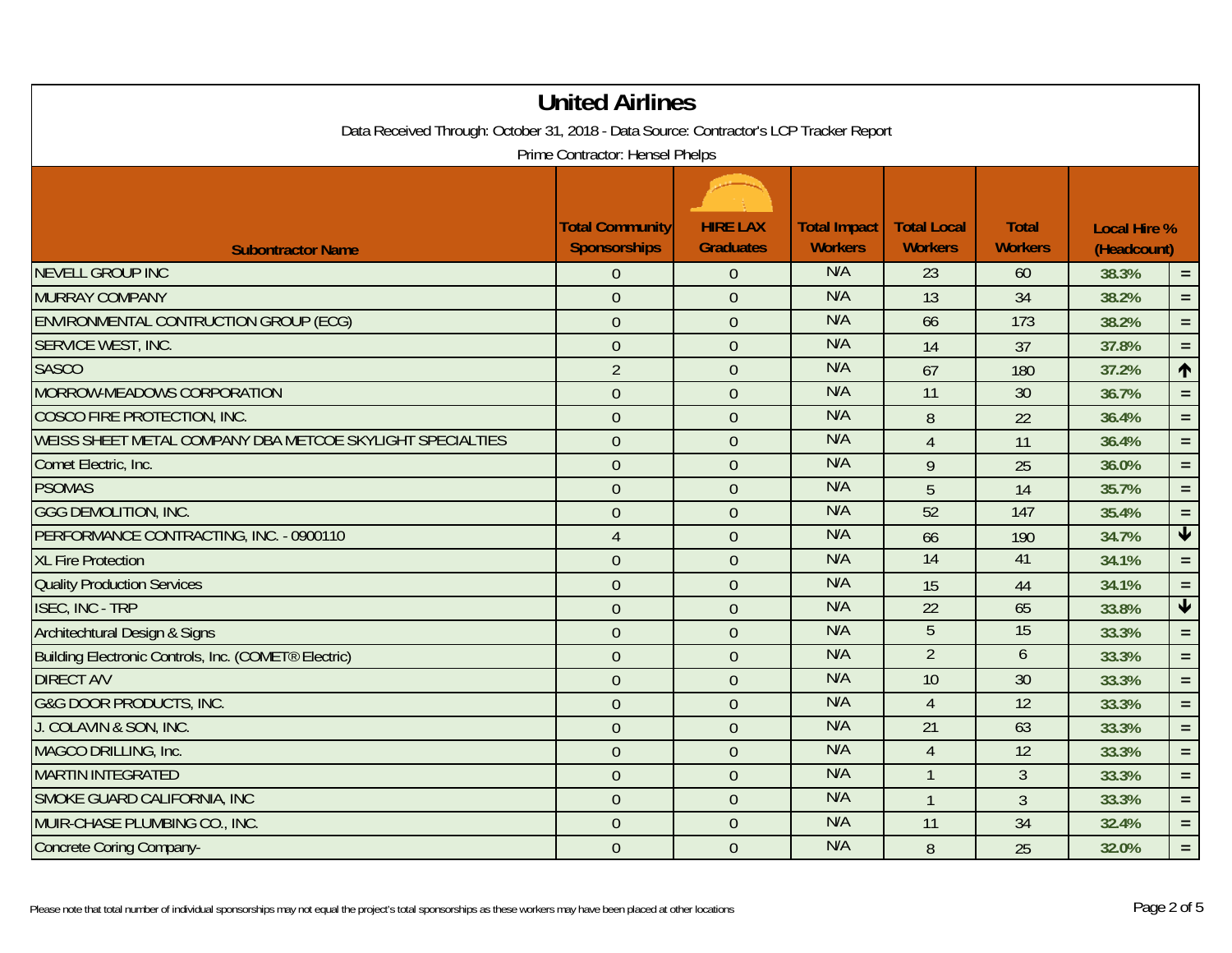| <b>United Airlines</b>                                                                 |                                               |                  |                                       |                                      |                                |                                    |          |  |
|----------------------------------------------------------------------------------------|-----------------------------------------------|------------------|---------------------------------------|--------------------------------------|--------------------------------|------------------------------------|----------|--|
| Data Received Through: October 31, 2018 - Data Source: Contractor's LCP Tracker Report |                                               |                  |                                       |                                      |                                |                                    |          |  |
| Prime Contractor: Hensel Phelps                                                        |                                               |                  |                                       |                                      |                                |                                    |          |  |
|                                                                                        |                                               |                  |                                       |                                      |                                |                                    |          |  |
|                                                                                        |                                               | <b>HIRE LAX</b>  |                                       |                                      |                                |                                    |          |  |
| <b>Subontractor Name</b>                                                               | <b>Total Community</b><br><b>Sponsorships</b> | <b>Graduates</b> | <b>Total Impact</b><br><b>Workers</b> | <b>Total Local</b><br><b>Workers</b> | <b>Total</b><br><b>Workers</b> | <b>Local Hire %</b><br>(Headcount) |          |  |
| JOHNSON & TURNER PAINTING CO., INC.                                                    | $\overline{0}$                                | $\overline{0}$   | N/A                                   | 8                                    | 25                             | 32.0%<br>$\equiv$                  |          |  |
| LETNER ROOFING CO.                                                                     | $\overline{0}$                                | $\overline{0}$   | N/A                                   | 48                                   | 150                            | 32.0%                              | $\equiv$ |  |
| <b>Wilson &amp; Hampton Painting Contractors</b>                                       | $\overline{0}$                                | $\overline{0}$   | N/A                                   | 12                                   | 38                             | 31.6%                              | $\equiv$ |  |
| <b>LIMBACH COMPANY LP</b>                                                              | $\overline{0}$                                | $\overline{0}$   | N/A                                   | 33                                   | 110                            | 30.0%                              | $\equiv$ |  |
| Stumbaugh & Associates, Inc.                                                           | $\overline{0}$                                | $\overline{0}$   | N/A                                   | $\overline{3}$                       | 10                             | 30.0%                              | $\equiv$ |  |
| <b>Centerline Concrete Cutting</b>                                                     | $\overline{0}$                                | $\theta$         | N/A                                   | $\overline{2}$                       | $\overline{7}$                 | 28.6%                              | $\equiv$ |  |
| <b>SHEWARD &amp; SON &amp; SONS</b>                                                    | $\overline{0}$                                | $\overline{0}$   | N/A                                   | $\overline{2}$                       | $\overline{7}$                 | 28.6%                              | $\equiv$ |  |
| <b>OTIS ELEVATOR</b>                                                                   | $\overline{0}$                                | $\overline{0}$   | N/A                                   | 19                                   | 69                             | 27.5%                              | $\equiv$ |  |
| WEST COAST FIRESTOPPING, INC.                                                          | $\overline{0}$                                | $\overline{0}$   | N/A                                   | $\mathfrak b$                        | 22                             | 27.3%                              | $\equiv$ |  |
| Zolnay Insulation, Inc.                                                                | $\overline{0}$                                | $\overline{0}$   | N/A                                   | $\overline{6}$                       | $\overline{22}$                | 27.3%                              | $\equiv$ |  |
| <b>DSG MECHANICAL CORPORATION</b>                                                      | $\overline{0}$                                | $\overline{0}$   | N/A                                   | 5                                    | 19                             | 26.3%                              | $\equiv$ |  |
| <b>Facilities Engineering</b>                                                          | $\overline{0}$                                | $\overline{0}$   | N/A                                   | $\mathbf{1}$                         | $\overline{4}$                 | 25.0%                              | $\equiv$ |  |
| <b>G&amp;C EQUIPMENT CORPORATION</b>                                                   | $\overline{0}$                                | $\overline{0}$   | N/A                                   | $\overline{2}$                       | $\boldsymbol{8}$               | 25.0%                              | $\equiv$ |  |
| KLONDIKE CONSTRUCTION SERVICES, INC.                                                   | $\overline{0}$                                | $\overline{0}$   | N/A                                   | $\overline{2}$                       | 8                              | 25.0%                              | $\equiv$ |  |
| Mike Payne and Associates, Inc.                                                        | $\overline{0}$                                | $\overline{0}$   | N/A                                   | $\overline{3}$                       | 12                             | 25.0%                              | $\equiv$ |  |
| Pacific Single Ply, Inc.                                                               | $\overline{0}$                                | $\overline{0}$   | N/A                                   | $\overline{1}$                       | $\overline{4}$                 | 25.0%                              | $\equiv$ |  |
| UNDERGROUND CONSTRUCTION CO., INC.                                                     | $\overline{0}$                                | $\overline{0}$   | N/A                                   | $\overline{4}$                       | 16                             | 25.0%                              | $\equiv$ |  |
| CRITCHFIELD MECHANICAL, INC. OF SOUTHERN CALIFORNIA                                    | $\overline{0}$                                | $\overline{0}$   | N/A                                   | 16                                   | 65                             | 24.6%                              | $\equiv$ |  |
| <b>SASCO - DATA &amp; SYSTEM</b>                                                       | $\overline{0}$                                | $\overline{0}$   | N/A                                   | 15                                   | 62                             | 24.2%                              | $\equiv$ |  |
| Masonry Concepts, Inc.                                                                 | $\overline{0}$                                | $\overline{0}$   | N/A                                   | $\overline{4}$                       | 17                             | 23.5%                              | $\equiv$ |  |
| <b>NOR CAL PIPELINE SERVICES, INC</b>                                                  | $\overline{0}$                                | $\overline{0}$   | N/A                                   | $\mathfrak b$                        | $\overline{26}$                | 23.1%                              | $\equiv$ |  |
| <b>Woodbridge Glass Incorporated</b>                                                   | $\overline{0}$                                | $\overline{0}$   | N/A                                   | $\overline{11}$                      | 48                             | 22.9%                              | $\equiv$ |  |
| <b>CORRADINI CORP.</b>                                                                 | $\overline{0}$                                | $\overline{0}$   | N/A                                   | 19                                   | 84                             | 22.6%                              | $\equiv$ |  |
| <b>GLOW ELECTRIC COMPANY INC</b>                                                       | $\overline{0}$                                | $\overline{0}$   | N/A                                   | $\overline{4}$                       | 18                             | 22.2%                              | $\equiv$ |  |
| KARCHER INSULATION, INC.                                                               | $\overline{0}$                                | $\overline{0}$   | N/A                                   | $\overline{2}$                       | 9                              | 22.2%                              | $\equiv$ |  |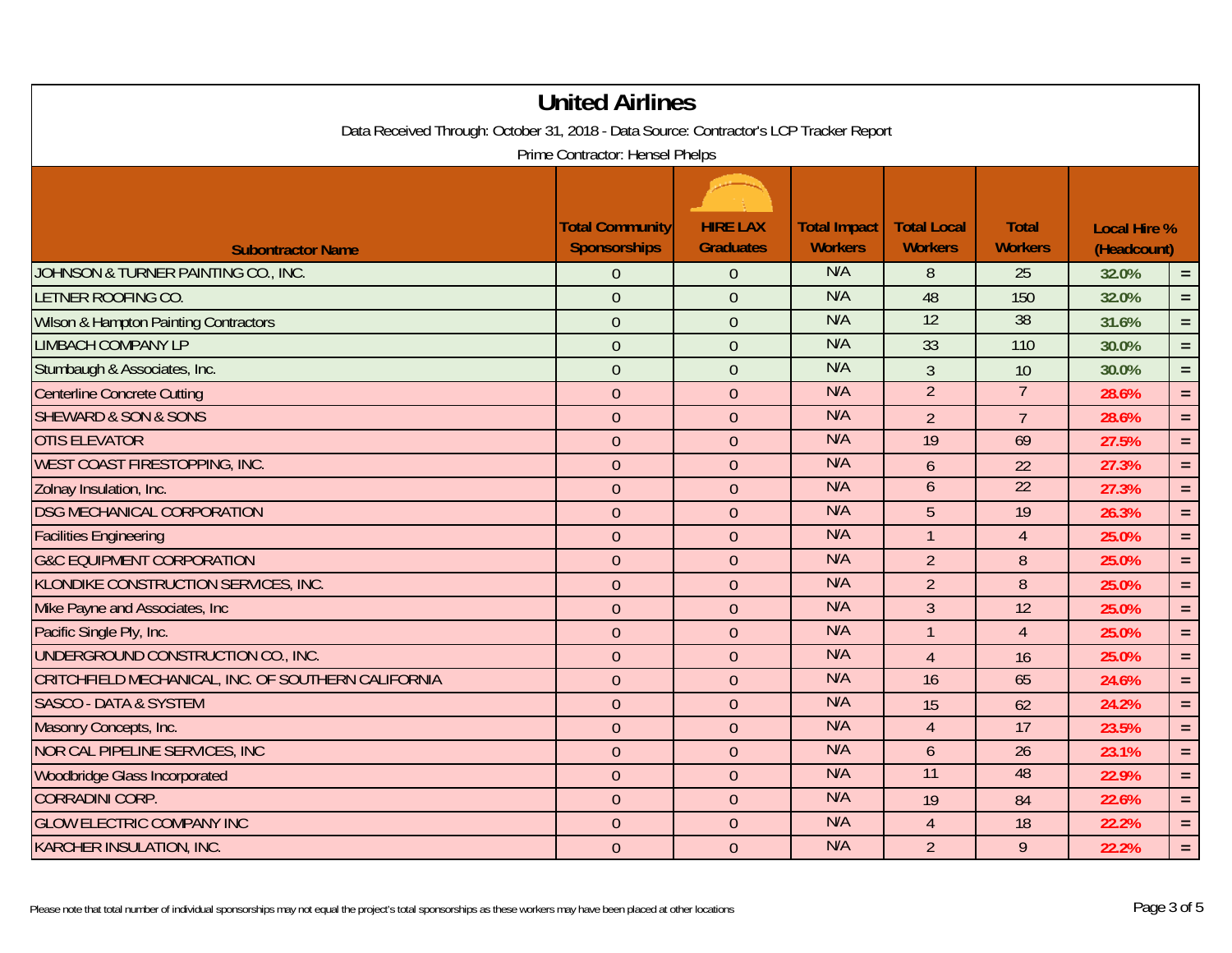| <b>United Airlines</b>                                                                 |                                 |                  |                     |                    |                 |                                    |          |  |
|----------------------------------------------------------------------------------------|---------------------------------|------------------|---------------------|--------------------|-----------------|------------------------------------|----------|--|
| Data Received Through: October 31, 2018 - Data Source: Contractor's LCP Tracker Report |                                 |                  |                     |                    |                 |                                    |          |  |
|                                                                                        | Prime Contractor: Hensel Phelps |                  |                     |                    |                 |                                    |          |  |
|                                                                                        |                                 |                  |                     |                    |                 |                                    |          |  |
|                                                                                        | <b>Total Community</b>          | <b>HIRE LAX</b>  | <b>Total Impact</b> | <b>Total Local</b> | <b>Total</b>    |                                    |          |  |
| <b>Subontractor Name</b>                                                               | <b>Sponsorships</b>             | <b>Graduates</b> | <b>Workers</b>      | <b>Workers</b>     | <b>Workers</b>  | <b>Local Hire %</b><br>(Headcount) |          |  |
| PROSPECTRA CONTRACT FLOORING                                                           | $\overline{0}$                  | $\overline{0}$   | N/A                 | 6                  | 28              | 21.4%<br>$\equiv$                  |          |  |
| HILL CRANE SERVICE, INC.                                                               | $\overline{0}$                  | $\overline{0}$   | N/A                 | $\overline{4}$     | $\overline{19}$ | 21.1%                              | $\equiv$ |  |
| Sterndahl Enterprises, Inc.                                                            | $\mathbf{1}$                    | $\overline{0}$   | N/A                 | $\overline{7}$     | 34              | 20.6%                              | $\equiv$ |  |
| <b>GERDAU REINFORCING STEEL</b>                                                        | $\theta$                        | $\overline{0}$   | N/A                 | $\mathbf{1}$       | 5               | 20.0%                              | $\equiv$ |  |
| <b>KARCHER INSULATION, INC. #2</b>                                                     | $\overline{0}$                  | $\overline{0}$   | N/A                 | $\mathbf{1}$       | 5               | 20.0%                              | $\equiv$ |  |
| <b>VERTICAL ACCESS, INC. (ECG)</b>                                                     | $\mathbf 0$                     | $\boldsymbol{0}$ | N/A                 | $\mathbf{1}$       | 5               | 20.0%                              | $\equiv$ |  |
| <b>Cell-Crete Corporation</b>                                                          | $\boldsymbol{0}$                | $\mathbf{0}$     | N/A                 | $\overline{3}$     | 16              | 18.8%                              | $\equiv$ |  |
| <b>LAWRENCE W. ROSINE CO.</b>                                                          | $\overline{0}$                  | $\overline{0}$   | N/A                 | $\overline{2}$     | 11              | 18.2%                              | $\equiv$ |  |
| SOUTHWEST STEEL OF CALIFORNIA, INC.                                                    | $\overline{0}$                  | $\overline{0}$   | N/A                 | 12                 | 67              | 17.9%                              | $\equiv$ |  |
| Bali Construction, Inc.                                                                | $\overline{0}$                  | $\overline{0}$   | N/A                 | $\overline{5}$     | 28              | 17.9%                              | $\equiv$ |  |
| CSI ELECTRICAL CONTRACTORS, INC.                                                       | $\overline{0}$                  | $\overline{0}$   | N/A                 | $\mathbf{1}$       | $\mathfrak b$   | 16.7%                              | $\equiv$ |  |
| <b>GRIFFITH COMPANY</b>                                                                | $\overline{0}$                  | $\overline{0}$   | N/A                 | $\overline{3}$     | 19              | 15.8%                              | $\equiv$ |  |
| <b>Preferred Ceilings</b>                                                              | $\overline{0}$                  | $\theta$         | N/A                 | $\overline{5}$     | 33              | 15.2%                              | $\equiv$ |  |
| C Below                                                                                | $\mathbf 0$                     | $\overline{0}$   | N/A                 | $\mathbf{1}$       | $\overline{7}$  | 14.3%                              | $\equiv$ |  |
| Wilson & Hampton Painting                                                              | $\overline{0}$                  | $\overline{0}$   | N/A                 | $\overline{2}$     | 14              | 14.3%                              | $\equiv$ |  |
| Cal Strip Inc.                                                                         | $\overline{0}$                  | $\overline{0}$   | N/A                 | $\mathbf{1}$       | 8               | 12.5%                              | $\equiv$ |  |
| Anning Johnson Company                                                                 | $\overline{0}$                  | $\overline{0}$   | N/A                 | $\overline{4}$     | 35              | 11.4%                              | $\equiv$ |  |
| <b>Coast Building Products</b>                                                         | $\overline{0}$                  | $\overline{0}$   | N/A                 | $\mathbf{1}$       | 10              | 10.0%                              | $=$      |  |
| <b>INFINITY METALS, INC.</b>                                                           | $\overline{0}$                  | $\overline{0}$   | N/A                 | $\overline{1}$     | 10              | 10.0%                              | $\equiv$ |  |
| Aldridge Electric, Inc.                                                                | $\overline{0}$                  | $\overline{0}$   | N/A                 | $\overline{1}$     | 15              | 6.7%                               | $\equiv$ |  |
| Ace Equipment Inc.                                                                     | $\overline{0}$                  | $\overline{0}$   | N/A                 | $\theta$           | $\overline{2}$  | 0.0%                               | $\equiv$ |  |
| <b>Applied Engineering Concepts</b>                                                    | $\overline{0}$                  | $\overline{0}$   | N/A                 | $\theta$           | $\mathbf{1}$    | 0.0%                               | $\equiv$ |  |
| Centerline Concrete (SASCO)                                                            | $\overline{0}$                  | $\overline{0}$   | N/A                 | $\overline{0}$     | $\overline{1}$  | 0.0%                               | $\equiv$ |  |
| <b>CONCRETE CORING COMPANY</b>                                                         | $\overline{0}$                  | $\overline{0}$   | N/A                 | $\theta$           | $\mathfrak{Z}$  | 0.0%                               | $\equiv$ |  |
| CONNOR CONCRETE CUTTING AND CORING                                                     | $\overline{0}$                  | $\overline{0}$   | N/A                 | $\overline{0}$     | 9               | 0.0%                               | $\equiv$ |  |